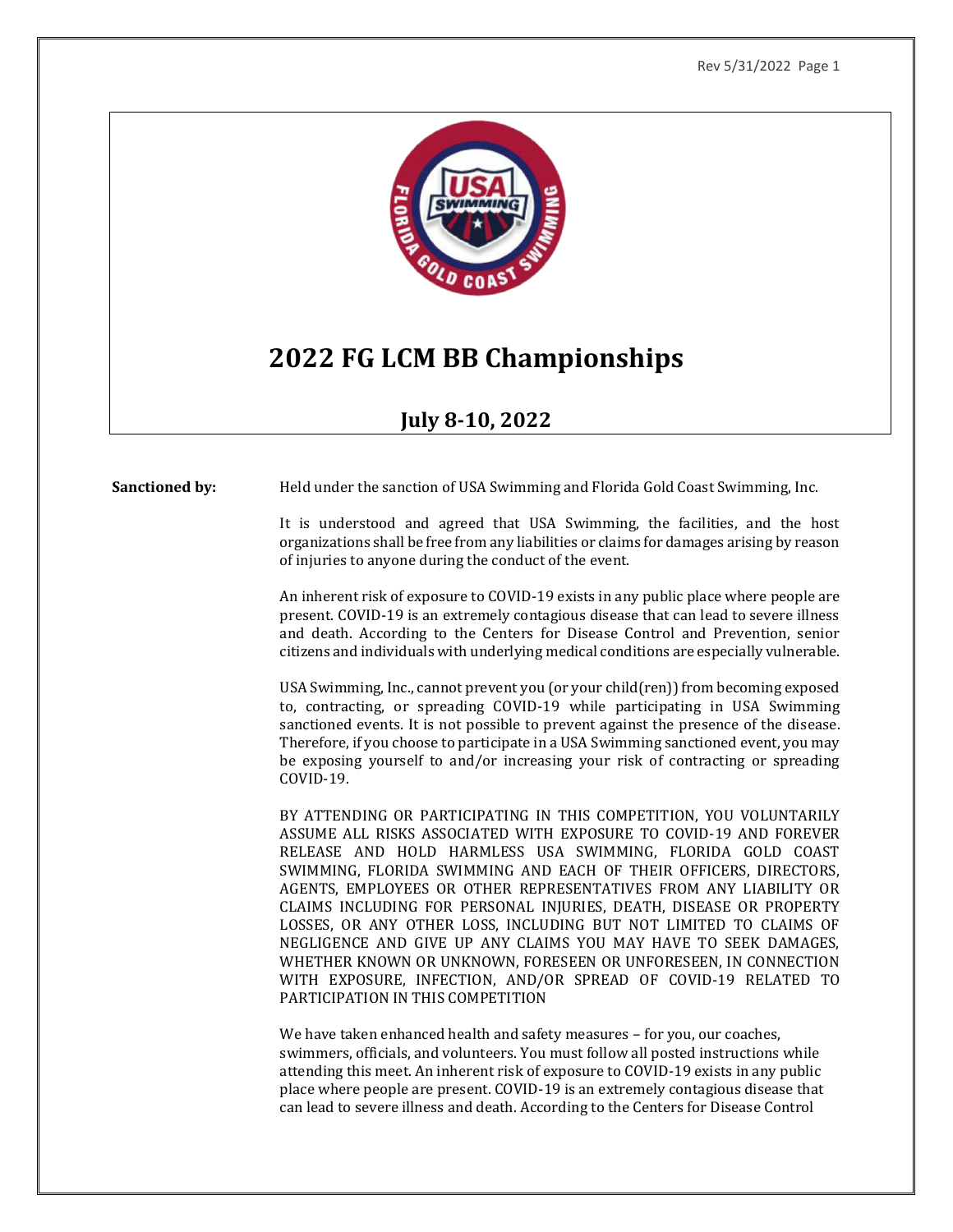|                              | and Prevention, senior citizens and guests with underlying medical conditions are<br>especially vulnerable. By entering this meet, you voluntarily assume all risks related<br>to exposure to COVID-19.                                                                                                                                                                                                                                           |
|------------------------------|---------------------------------------------------------------------------------------------------------------------------------------------------------------------------------------------------------------------------------------------------------------------------------------------------------------------------------------------------------------------------------------------------------------------------------------------------|
| Location:                    | Please see team lists on pages 8 and 10 for specific team assignments to BB South<br>and BB North.                                                                                                                                                                                                                                                                                                                                                |
| Format:                      | These championships will be conducted in LCM. The 200 Backstroke, 200<br>Breaststroke, 200 Butterfly, all events 400 meters and longer, and all events for 7-10<br>year old athletes will be timed final events. All other individual events will be<br>conducted as preliminaries and finals with the fastest eight swimmers in each of the<br>following age groups: 11-12, 13-14, 15-18 advancing to finals.                                    |
|                              | Breaks between events may be inserted at Meet Director and Meet Referee<br>discretion.                                                                                                                                                                                                                                                                                                                                                            |
| <b>Rules:</b>                | Current USA Swimming and FGC rules will govern this meet. Safety rules as outlined<br>by USA Swimming and as recommended by the referee will be in effect.                                                                                                                                                                                                                                                                                        |
|                              | All applicable adults participating in or associated with this meet, acknowledge that<br>they are subject to the provisions of the USA Swimming Minor Athlete Abuse<br>Prevention Policy ("MAAPP"), and that they understand that compliance with the<br>MAAPP policy is a condition of participation in the conduct of this competition                                                                                                          |
|                              | Any swimmer entered in the meet must be certified by a USA Swimming member coach as<br>being proficient in performing a racing start or must start each race from within the water.<br>When unaccompanied by a member-coach, it is the responsibility of the swimmer or the<br>swimmer's legal guardian to ensure compliance with this requirement.                                                                                               |
|                              | Operation of a drone, or any other flying apparatus, is prohibited over the venue<br>(pools, athlete/coach areas, spectator areas and open-ceiling locker rooms) any<br>time athletes, coaches, officials, and/or spectators are present.                                                                                                                                                                                                         |
|                              | Public Health and Safety mandates and guidelines of the State of Florida, Miami-Dade<br>County / Palm Beach County and the City of Miami / Boca Raton will be enforced.                                                                                                                                                                                                                                                                           |
| <b>Deck Changing:</b>        | Changing into or out of swimsuits other than in locker rooms or other designated<br>areas is not appropriate and is prohibited.                                                                                                                                                                                                                                                                                                                   |
| <b>Camera Free Zone:</b>     | The Florida Gold Coast Swimming CAMERA FREE ZONE policy is in effect at this<br>meet. No person may use a camera or any other device capable of recording still or<br>video images in the area behind the starting blocks, in the locker rooms, changing<br>areas, showers or restrooms. Violators may be reported to law enforcement or other<br>governmental authorities and/or may be barred from the facility during the<br>sanctioned event. |
| Image<br>Authorization:      | All participants agree to be filmed and photographed by the official<br>photographer(s) and network(s) of USA Swimming under the conditions authorized<br>by USA Swimming, and allow event organizers the right to use names, pictures,<br>likenesses, and biographical information before, during or after the period of<br>participation in USA Swimming competitions to promote such competitions.                                             |
| <b>Conflict of Interest:</b> | Unauthorized sale, advertisement and promotion of products and/or services at the<br>location of the competition as well as its vicinity are not allowed without the written<br>request and written approval of the meet host and meet director. All requests must                                                                                                                                                                                |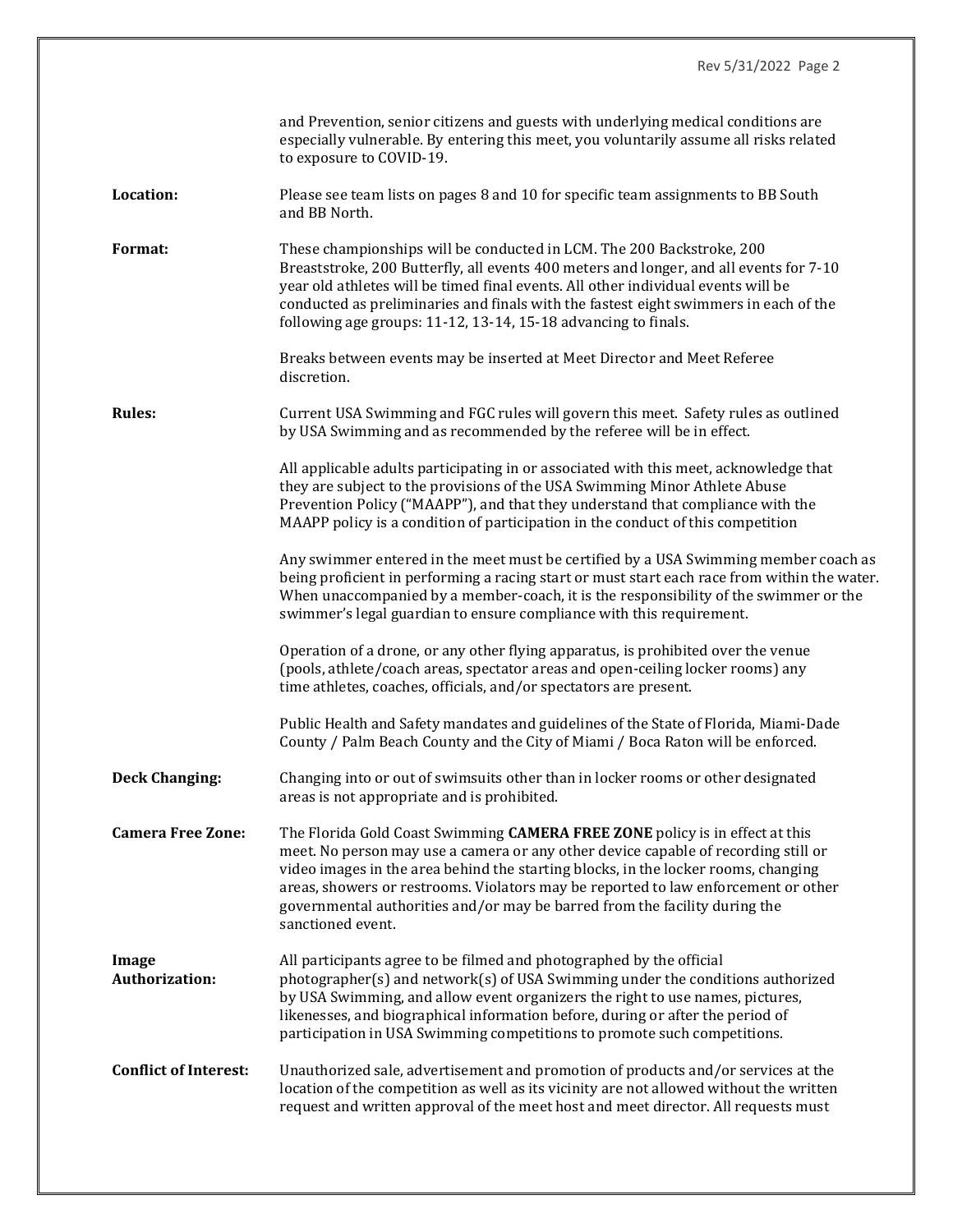|                             | be submitted to the meet director no later than 10 days prior to the first day of the<br>competition. Failing to comply with such order will result in removal from the<br>facility and/or immediate vicinity.                                                                                                                                                                                                                                                                                                                                        |  |  |  |  |
|-----------------------------|-------------------------------------------------------------------------------------------------------------------------------------------------------------------------------------------------------------------------------------------------------------------------------------------------------------------------------------------------------------------------------------------------------------------------------------------------------------------------------------------------------------------------------------------------------|--|--|--|--|
| Eligibility:                | This meet is open to all swimmers who:<br>Are 7 - 18 years of age on the first day of the meet.<br>1.<br>2. Are 2022 registered members of USA Swimming as provided by article 302.<br>Are attached to a USA Swimming Club registered with Florida Gold Coast Swimming, or<br>3.<br>are unattached and awaiting attachment to a USA Swimming Club registered with<br>Florida Gold Coast Swimming.<br>4. Have achieved one or more qualifying times within the qualifying period.                                                                      |  |  |  |  |
|                             | Qualifying time standards are 2022 USA Swimming National Age Group Motivational "BB"<br>times. Bonus time standards are 2022 USA Swimming National Age Group Motivational "B"<br>times. Athletes who have achieved a qualifying time for the 2022 Summer FGC Junior<br>Olympics (7-14 year old athletes) or 2022 Summer FGC Senior Championships (15-18 year<br>old athletes) within the qualifying period may not enter that event in these championships.                                                                                           |  |  |  |  |
|                             | The qualifying period is July 1, 2020 through the entry deadline.                                                                                                                                                                                                                                                                                                                                                                                                                                                                                     |  |  |  |  |
|                             | No swimmer will be permitted to compete unless the swimmer is a member of USA<br>Swimming as provided in Article 302. The Meet Host <b>WILL NOT</b> be accepting New or<br>Renewing USA Swimming registrations at the meet.                                                                                                                                                                                                                                                                                                                           |  |  |  |  |
| <b>Disability Athletes:</b> | Any athlete with a disability will be accommodated in accordance with Article 105.<br>Please contact the host ahead of time to allow for preparations.                                                                                                                                                                                                                                                                                                                                                                                                |  |  |  |  |
| Entry:                      | All entries must be received by 6:00 pm Sunday Jul 3, 2022.                                                                                                                                                                                                                                                                                                                                                                                                                                                                                           |  |  |  |  |
|                             | Enter through USA Swimming Online Meet Entry (OME) at<br>www.usaswimming.org/ome                                                                                                                                                                                                                                                                                                                                                                                                                                                                      |  |  |  |  |
|                             | Paper, Fax, Email and Hytek entries will not be accepted.                                                                                                                                                                                                                                                                                                                                                                                                                                                                                             |  |  |  |  |
|                             | OME Opens: 12:01am Jun 10, 2022<br>OME Closes: 6:00pm Sunday Jul 3, 2022                                                                                                                                                                                                                                                                                                                                                                                                                                                                              |  |  |  |  |
|                             | Entry Chair: Allan Golding email: allan.c.golding@comcast.net                                                                                                                                                                                                                                                                                                                                                                                                                                                                                         |  |  |  |  |
|                             | OME Help: Allan Golding email: allan.c.golding@comcast.net                                                                                                                                                                                                                                                                                                                                                                                                                                                                                            |  |  |  |  |
|                             | Entry times must be achieved in competition sanctioned, approved, or observed by<br>USA Swimming and proven through the USA Swimming SWIMS database. If a valid<br>qualifying time does not exist in the USA Swimming SWIMS database, please contact<br>the National Times Verification Officer for the LSC in which the time was swum. In the<br>case of a time achieved in a foreign meet sanctioned by another FINA member, please<br>contact the National Times Committee Chairperson so that the time may be entered<br>into the SWIMS database. |  |  |  |  |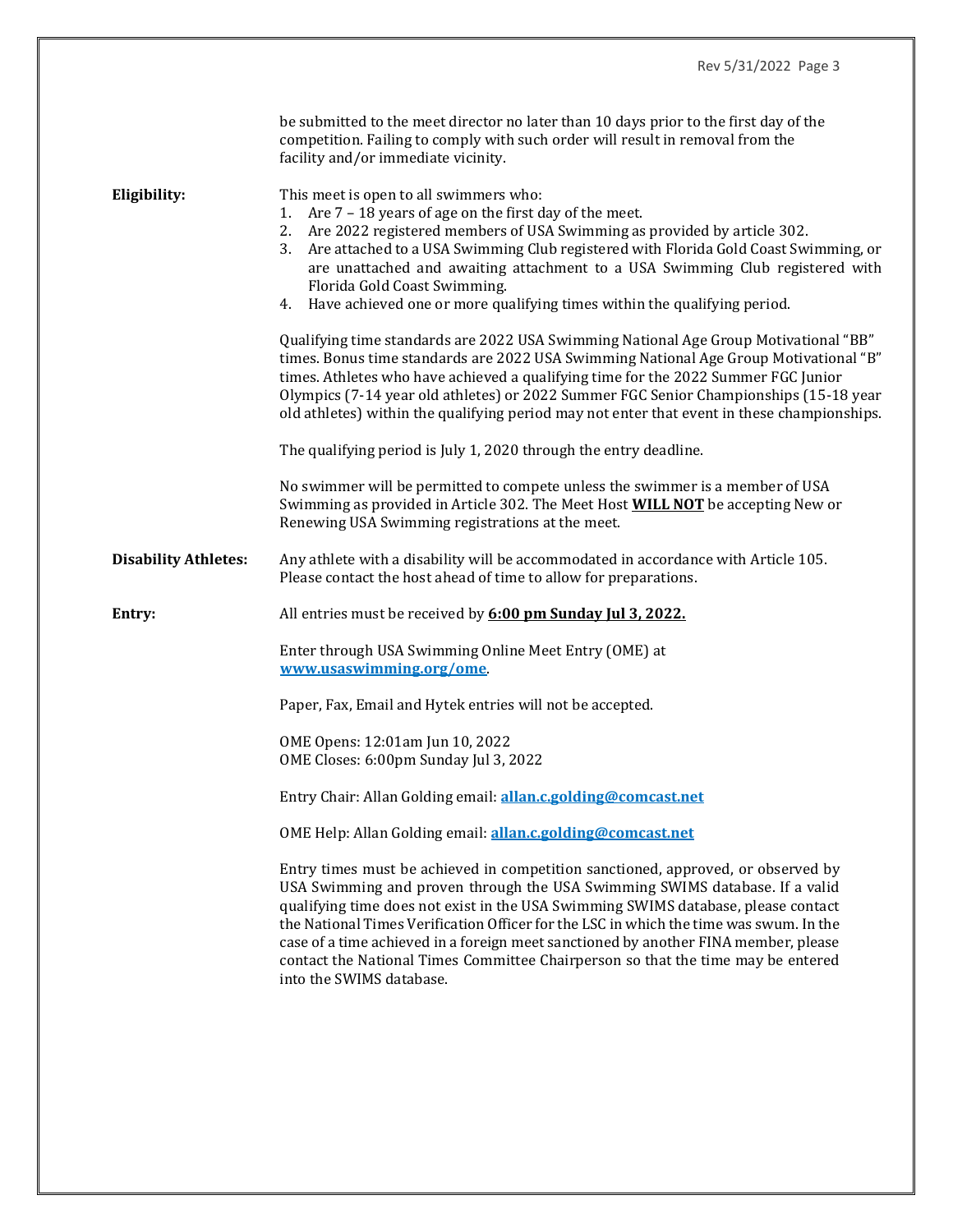|                                                 | Individual event qualifying times                                                                                                                                                                                                                                                                                           | Bonus events permitted                                                                                                                                                                                                                                                                                                                                                                                                              |  |  |  |  |  |  |
|-------------------------------------------------|-----------------------------------------------------------------------------------------------------------------------------------------------------------------------------------------------------------------------------------------------------------------------------------------------------------------------------|-------------------------------------------------------------------------------------------------------------------------------------------------------------------------------------------------------------------------------------------------------------------------------------------------------------------------------------------------------------------------------------------------------------------------------------|--|--|--|--|--|--|
|                                                 | 1                                                                                                                                                                                                                                                                                                                           | 2                                                                                                                                                                                                                                                                                                                                                                                                                                   |  |  |  |  |  |  |
|                                                 | $\overline{2}$                                                                                                                                                                                                                                                                                                              | $\mathbf{1}$                                                                                                                                                                                                                                                                                                                                                                                                                        |  |  |  |  |  |  |
|                                                 | 3 or more                                                                                                                                                                                                                                                                                                                   | $\boldsymbol{0}$                                                                                                                                                                                                                                                                                                                                                                                                                    |  |  |  |  |  |  |
|                                                 | Unregistered swimmers may not be added to a team's roster.<br>Time trial only swimmers may be added to a team's roster.                                                                                                                                                                                                     |                                                                                                                                                                                                                                                                                                                                                                                                                                     |  |  |  |  |  |  |
| <b>Entry Fees:</b><br><b>Athlete Surcharge:</b> | \$15.00 per individual event<br>\$20.00 per swimmer                                                                                                                                                                                                                                                                         |                                                                                                                                                                                                                                                                                                                                                                                                                                     |  |  |  |  |  |  |
| <b>Late Entries:</b>                            | Late entries will not be accepted.                                                                                                                                                                                                                                                                                          |                                                                                                                                                                                                                                                                                                                                                                                                                                     |  |  |  |  |  |  |
| <b>Deck Entries:</b>                            | THE FGC DECK SEED POLICY WILL NOT BE IN EFFECT. All entries must be<br>received through OME as described above.                                                                                                                                                                                                             |                                                                                                                                                                                                                                                                                                                                                                                                                                     |  |  |  |  |  |  |
| <b>Responsibility</b><br>Clause:                | USA Swimming rules, and shall be assessed a \$50 penalty for each such time<br>entered.                                                                                                                                                                                                                                     | The coach, swimmer or swimmer representative who enters these championships<br>thereby attests that all times stated are true and correct as achieved qualifying times<br>for each event entered and furthermore that best achieved times are not 2022 FGC<br>Junior Olympic or 2022 Senior Championship qualifying times. He/she assumes all<br>responsibility for false or incorrect times, or times which are unacceptable under |  |  |  |  |  |  |
| <b>Refunds:</b>                                 | refunds in full or in part.                                                                                                                                                                                                                                                                                                 | Once a team or individual entry has been received and processed, there will be no                                                                                                                                                                                                                                                                                                                                                   |  |  |  |  |  |  |
| <b>Entry Limit:</b>                             | Swimmers may swim a maximum of three (3) individual events per day including<br>time trials, and no more than seven (7) for the meet excluding time trials.<br>Swimmers who enter more than three (3) events in one day must scratch events in<br>excess of three (3) events by the scratch deadline for that day's events. |                                                                                                                                                                                                                                                                                                                                                                                                                                     |  |  |  |  |  |  |
| Seeding:                                        | All events will be seeded fast to slow in the following order: LCM, SCM, SCY,<br>15-18 boys.                                                                                                                                                                                                                                | nonconforming distance LCM, nonconforming distance SCM, nonconforming distance SCY<br>except as otherwise noted. Timed final events and preliminary heats for 11-12, 13-14 and<br>15-18 age groups may be swum combined. If so, they will be resulted separately. Finals<br>events will be swum in the following order: 11-12, 13-14, 15-18 girls, then 11-12, 13-14,                                                               |  |  |  |  |  |  |
|                                                 | freestyle and 400 IM.                                                                                                                                                                                                                                                                                                       | Friday evening's 400 freestyle and 400 IM will be seeded in event order without<br>alternating heats of women and men. Positive check-in is NOT required for the 400                                                                                                                                                                                                                                                                |  |  |  |  |  |  |
| 1500 Freestyle:                                 | 800m / 1000y qualifying standards.                                                                                                                                                                                                                                                                                          | Swimmers may qualify for the 1500 freestyle using any of the 1500m / 1650y or                                                                                                                                                                                                                                                                                                                                                       |  |  |  |  |  |  |
|                                                 | separately.                                                                                                                                                                                                                                                                                                                 | Girls and boys will enter 1500 freestyle through OME in separate events. They will<br>compete in single mixed event seeded by time which will be resulted and scored                                                                                                                                                                                                                                                                |  |  |  |  |  |  |
|                                                 |                                                                                                                                                                                                                                                                                                                             | Positive check-in by 6:30pm on Saturday, Jul 9 is required in order to compete.<br>Heats will be swum slow to fast with the fastest eight girls in the second last heat                                                                                                                                                                                                                                                             |  |  |  |  |  |  |

Bonus events will be permitted for this meet according to the following: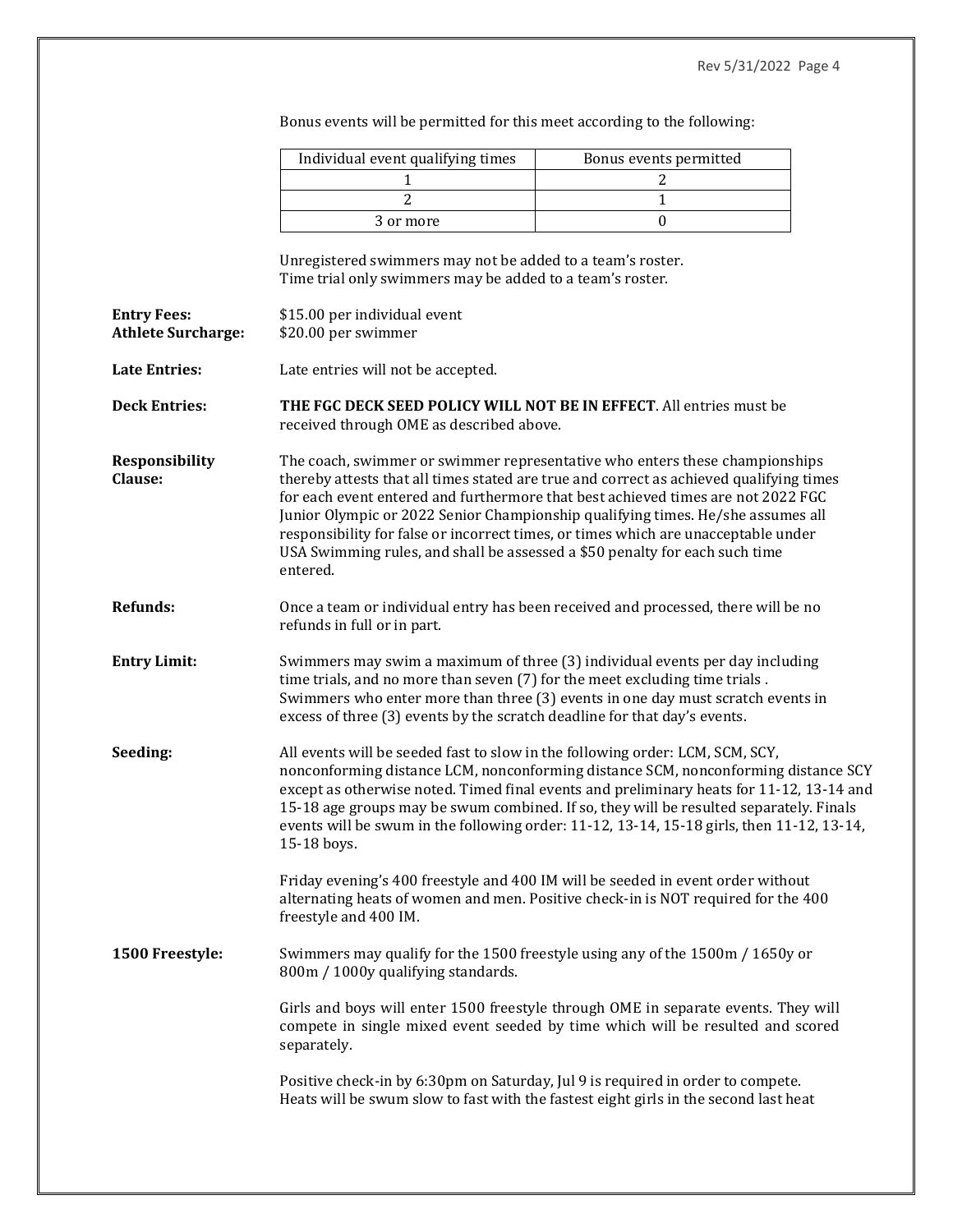| and the fastest eight boys in the last heat. The last heat will conclude approximately |
|----------------------------------------------------------------------------------------|
| 10 minutes prior to the start of warm-ups for finals                                   |

**Scratches:** Scratches from timed final events and preliminaries will be accepted until the deadlines listed below:

| Friday Jul 8 events   | 6:30pm Thursday Jul 7 |
|-----------------------|-----------------------|
| Saturday Jul 9 events | 6:30pm Friday Jul 8   |
| Sunday Jul 10 events  | 6:30pm Saturday Jul 9 |

These Championships will follow the National Championship Scratch Procedures as outlined in the USA Swimming Rulebook 207.11.6 - .7 except as noted below:

- 1. In all events where preliminary heats are necessary or in any timed final event for which the swimmer has been positively checked in, after the heats have been seeded, any swimmer who fails to compete in an individual event heat in which such swimmer entered and has not been properly scratched shall not be seeded in any individual events on succeeding days unless that swimmer declares an intent to swim prior to the close of the scratch box for that day's events.
- 2. Any swimmer qualifying for a championship final in an individual event who fails to compete in said final shall be barred from their next individual event. Additionally, that swimmer shall not be seeded in any individual events on succeeding days unless that swimmer declares an intent to swim prior to the close of the scratch box for that day's events

Alternates wishing to swim in an open lane in finals must be standing at the starter's tent prepared to step on the block for the swim when the swimmers are called to the blocks

- **Awards:** 1<sup>st</sup> 8<sup>th</sup> place
- **Scoring:** This meet shall not be scored.
- **Time Trials:** Time trials for individual events may be conducted at the discretion of the meet referee, provided there is sufficient time between the end of the preliminary session and the start of warm-ups for the final session.

Athletes who are 2022 registered members of USA Swimming as provided by article 302 and who are attached to a USA Swimming Club registered with Florida Gold Coast Swimming, or who are unattached and awaiting attachment to a USA Swimming Club registered with Florida Gold Coast Swimming are eligible to enter time trials. Time trial only athletes should be added to the roster prior to checking out of OME.

Time Trial entries will close at 10:00 AM each day. Entry fees and surcharges for time trials will be the same as the meet entry fees. Each swimmer is limited to a maximum of two time trials during the course of the meet. The two event limit may be waived for swimmers whose  $11<sup>th</sup>$ ,  $13<sup>th</sup>$ , or  $15<sup>th</sup>$  birthday falls between Jul 9 and Jul 14 (inclusive) and who are entering time trial events in which their best achieved time is a 2022 JO's qualifying time in their current age group but is slower than the applicable 2022 JO's or 2022 Senior Champs qualifying time in their new age group. In no case may any swimmer enter more than three time trial events in one day. Time trials will count toward the swimmer's individual event total for each day, but not the meet total.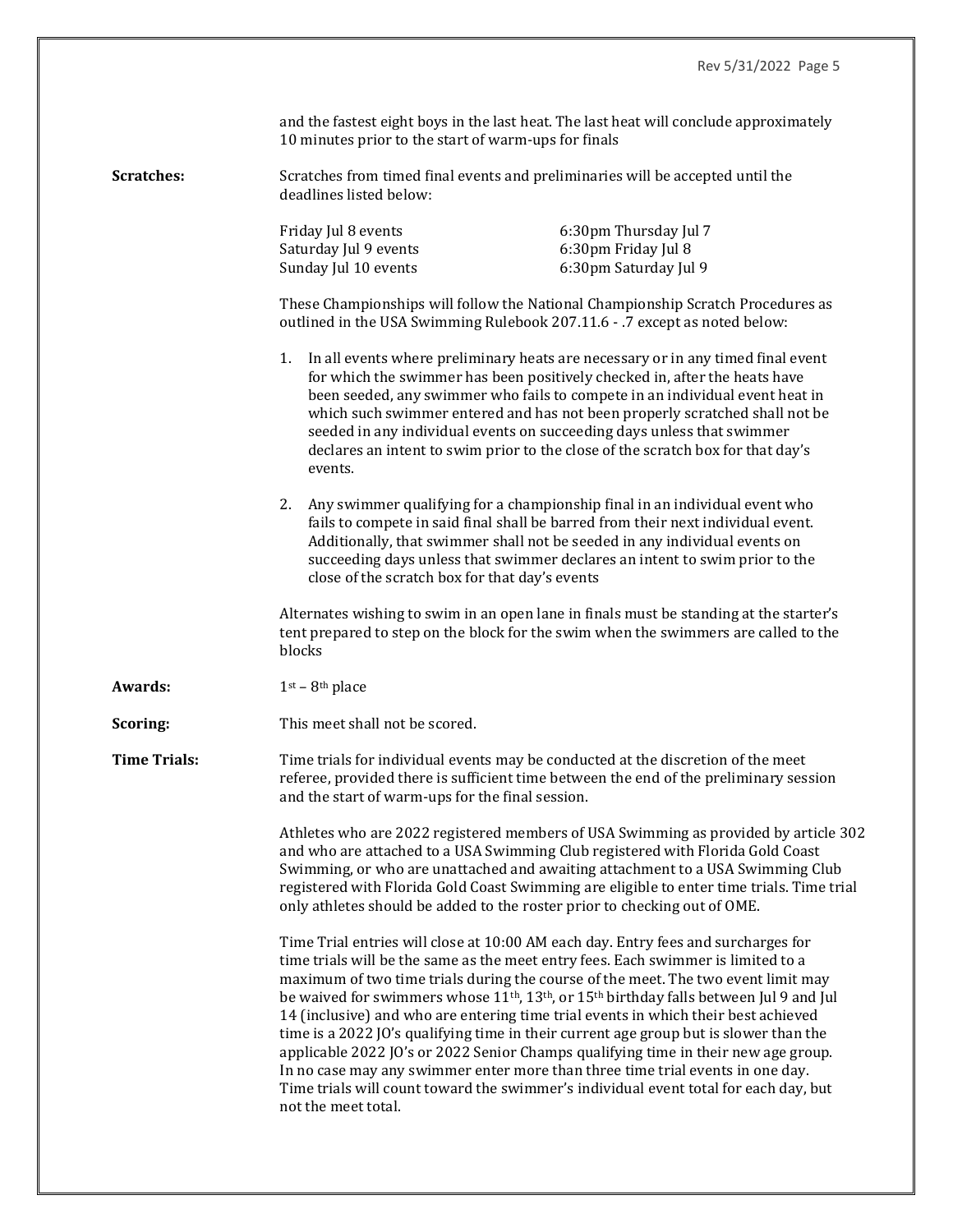If conducted, time trials will begin approximately 15 minutes after the conclusion of the preliminary session. The order of events in time trials will be that day's events followed by the remaining events in the meet. At meet referee discretion, time trial events may be swum in available open lanes combined with the analogous stroke/distance events in time trials. Time trial events will be open age group, mixed gender. The 1500 freestyle will be offered on only one day to be determined by the meet referee and may be swum combined with events 95-100.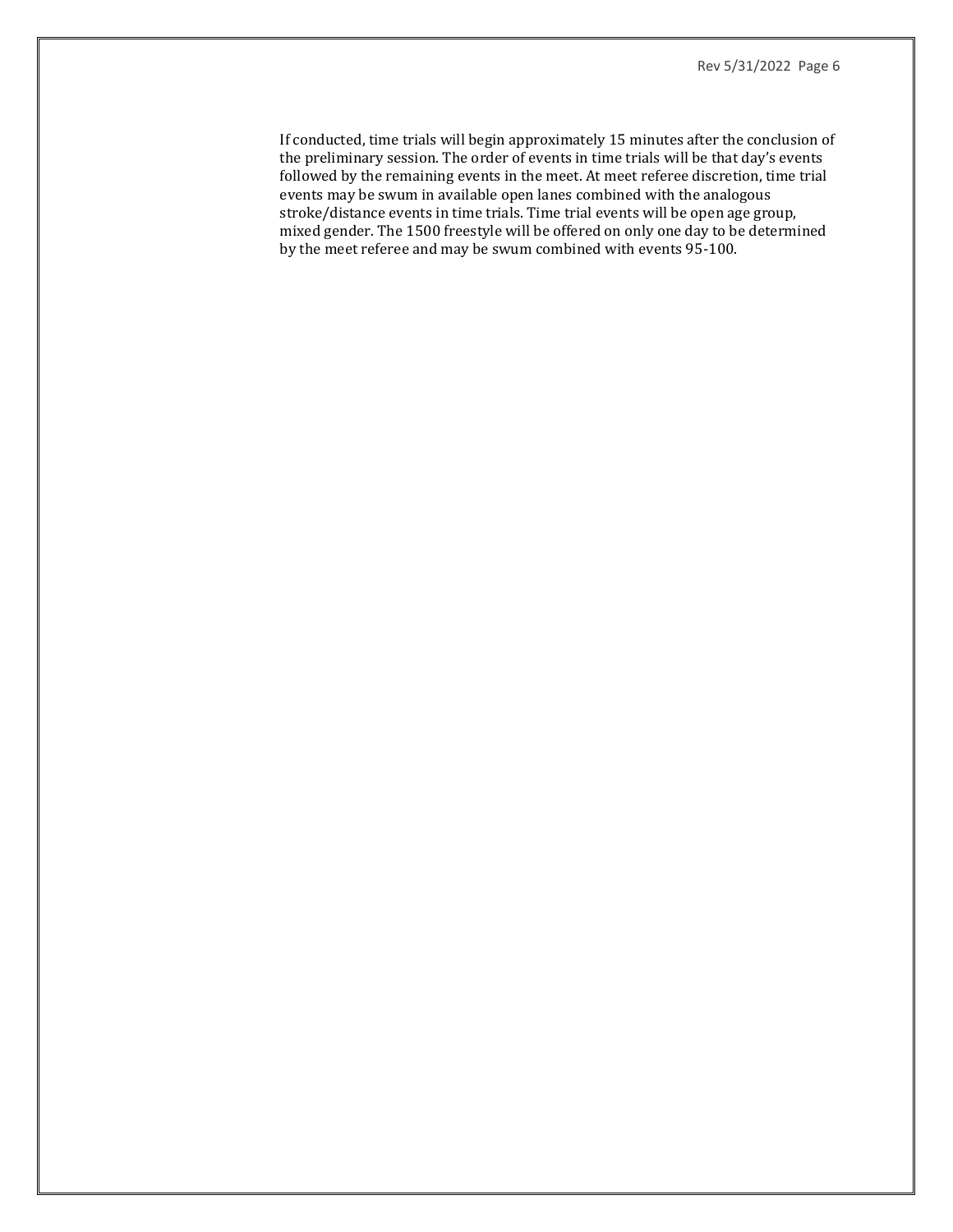# **Order of Events**

### **Friday Timed Finals**

400 Freestyle 400 Individual Medley

## **Saturday Prelims**

200 Butterfly 100 Backstroke 50 Freestyle 50 Butterfly 100 Breaststroke 200 Freestyle

### **Saturday Finals**

100 Backstroke 50 Freestyle 50 Butterfly 100 Breaststroke 200 Freestyle

#### **Sunday Prelims**

200 Breaststroke 100 Freestyle 200 Backstroke 100 Butterfly 50 Breaststroke 50 Backstroke 200 Individual Medley

#### **Sunday Distance**

1500 Freestyle

### **Sunday Finals**

100 Freestyle 100 Butterfly 50 Breaststroke 50 Backstroke 200 Individual Medley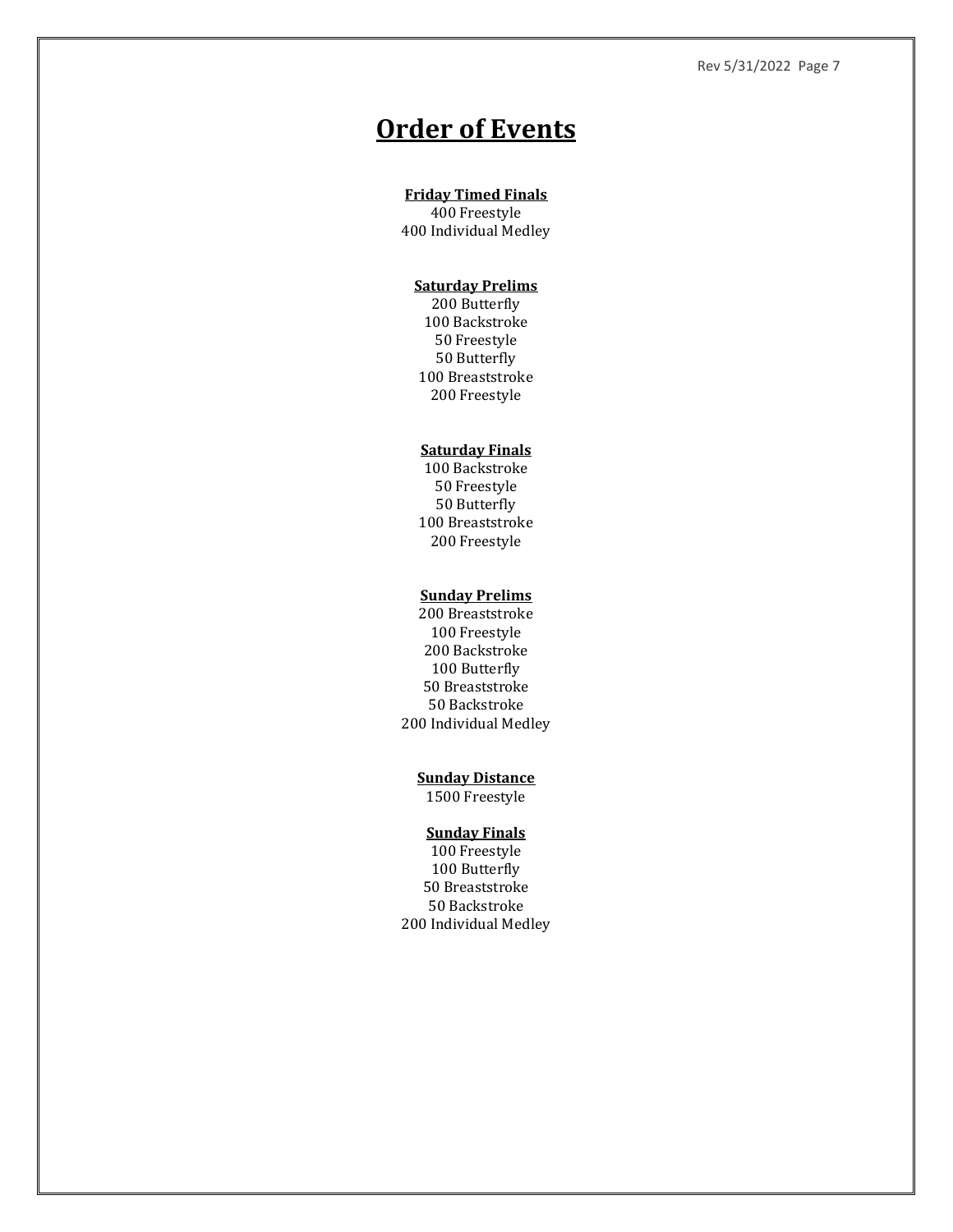

# **2022 FG LCM BB Championships South**

AJSC AKS ASC AZFL BISC BMHG BRVO CANE CCPR CFK CGSC CM CST EA FFSC FKSC GPA GRSC HSC MACM MCDA MIA MJST MS MSAT MWA NMST OSC RANS SDST SF SGST SOFL SWAT

**Sanction Number: FG37221891D058**

**Hosted by: Ransom Everglades Aquatic Club**

**Location:** Ansin Aquatic Center 3575 Main Highway Miami, FL 33131

### **Date & Time:**

| Date            | <b>Prelim</b><br>Warm-up | <b>Prelims</b><br><b>Start</b> | <b>Finals</b><br>Warm-up | <b>Finals</b><br><b>Start</b> |
|-----------------|--------------------------|--------------------------------|--------------------------|-------------------------------|
| Friday, Jul 8   | N/A                      | N/A                            | $4:00 \text{ pm}$        | $5:30 \text{ pm}$             |
| Saturday, Jul 9 | $7:00 \text{ am}$        | $8:30 \text{ am}$              | $5:00 \text{ pm}$        | $6:00 \text{ pm}$             |
| Sunday, Jul 10  | $7:00 \text{ am}$        | $8:30 \text{ am}$              | $5:00 \text{ pm}$        | $6:00 \text{ pm}$             |

| Pool/Timing:          | Ansin Aquatic Center: Outdoor stretch 50 meter Olympic sized pool with two<br>bulkheads. 8-lane 50 meters FINA regulated course will be used for competition.<br>Additional 5 warm up/down lanes. Depth at start end-7 feet. OMEGA track start<br>championship blocks and OMEGA Time System will be used with 8-lane discrete<br>digit and full color video viviLED scoreboard. Hy-Tek Meet Manager software will be<br>used for scoring. The competition course has been certified in accordance with<br>104.2.2(C)(4). A copy of such certification is on file with USA Swimming. |
|-----------------------|-------------------------------------------------------------------------------------------------------------------------------------------------------------------------------------------------------------------------------------------------------------------------------------------------------------------------------------------------------------------------------------------------------------------------------------------------------------------------------------------------------------------------------------------------------------------------------------|
| <b>Entry Fees:</b>    | *Entry fees are made payable to: Ransom Everglades, Inc. (note: one check per<br>team).                                                                                                                                                                                                                                                                                                                                                                                                                                                                                             |
| <b>Meet Director:</b> | Franz Huggins                                                                                                                                                                                                                                                                                                                                                                                                                                                                                                                                                                       |
| <b>Head Referee:</b>  | Rodolfo Manrique                                                                                                                                                                                                                                                                                                                                                                                                                                                                                                                                                                    |
| <b>Admin Referee:</b> | Felix Gonzalez                                                                                                                                                                                                                                                                                                                                                                                                                                                                                                                                                                      |
| Admission:            | TBA                                                                                                                                                                                                                                                                                                                                                                                                                                                                                                                                                                                 |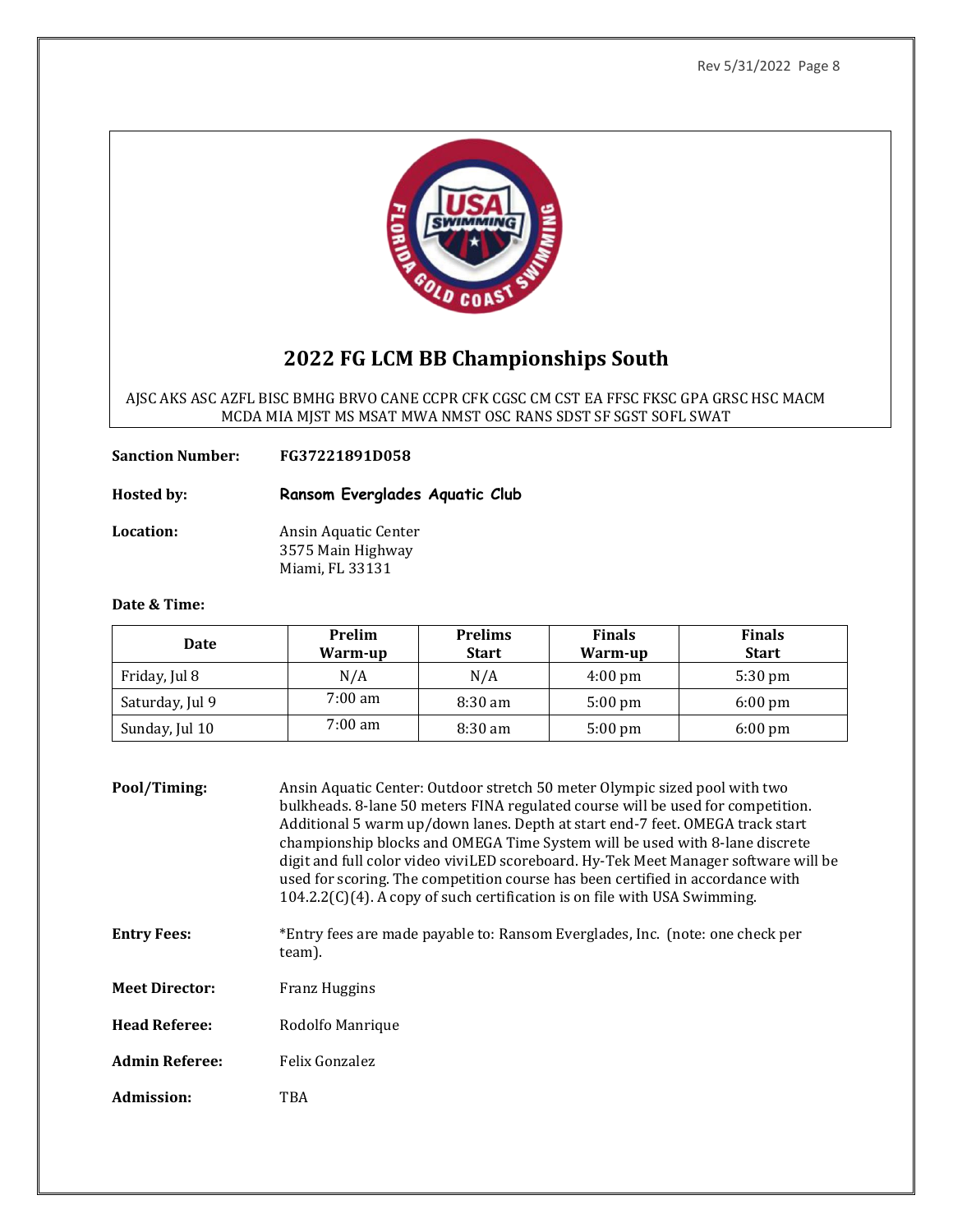## **Information:** Email Franz Huggins: **[fhuggins@ransomeverglades.org](mailto:fhuggins@ransomeverglades.org)**

**Warm up:** The host will provide a complete schedule of warm-up procedures to include lane usage and times, which must be adhered to by all participants. This information will be distributed prior to the start of the meet and monitored by the Meet Referee (or his/her special designees). Only feet-first entries are allowed during warm-ups, except in designated lanes and times. No equipment (fins, snorkels, hand paddles, etc.) are permitted in the competition pool at any time. Violations may result in disqualification from next individual event or expulsion from the meet.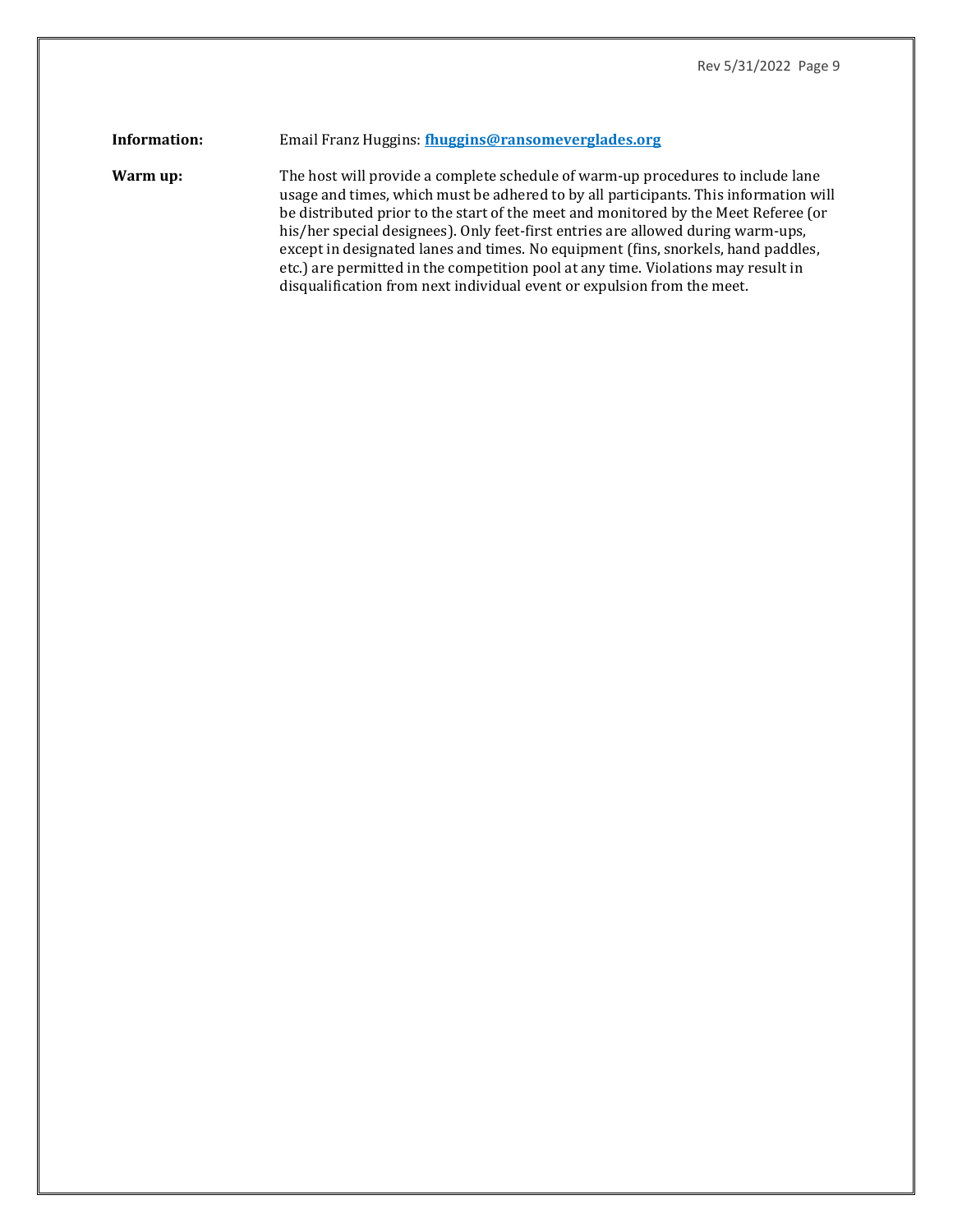

# **2022 FG LCM BB Championships North**

BR CSSC ECAC ESC FAST FLA HAFL HAT JDST LLL MART NPB PAQ PCS POMP PST SAS SFTL SUN TSA TSU WASC WOW

**Sanction Number: FG172218906059 Hosted by:** *Boca Raton Swim Team* **Location:** Boca Raton High School Aquatic Center 1501 NW 15th Court Boca Raton FL 33486 **Directions:** From I-95 or Turnpike exit onto Glades Road. Head east on Glades Road then turn south on to 15th Court the High School is on right the pool is located next to stadium and track

## **Date & Time:**

| Date            | Prelim<br>Warm-up | <b>Prelims</b><br><b>Start</b> | <b>Finals</b><br>Warm-up | <b>Finals</b><br><b>Start</b> |
|-----------------|-------------------|--------------------------------|--------------------------|-------------------------------|
| Friday, Jul 8   | N/A               | N/A                            | $4:00 \text{ pm}$        | $5:30 \text{ pm}$             |
| Saturday, Jul 9 | $7:00 \text{ am}$ | $8:30 \text{ am}$              | $5:00 \text{ pm}$        | $6:00 \text{ pm}$             |
| Sunday, Jul 10  | 7:00 am           | $8:30 \text{ am}$              | $5:00 \text{ pm}$        | $6:00 \text{ pm}$             |

| Pool/Timing:           | 50 meters x 25 yards heated outdoor pool, 8 long-course racing lanes with separate<br>warm-up and swim-down lane available. Colorado timing System will be used. Fly-<br>over starts will possibly be used. The competition course has been certified in<br>accordance with 104.2.2C (4). Water depth at the start varies from 5'6 to 15'0<br>depending on lane assignment accordance with 202.3.7 (C). |
|------------------------|---------------------------------------------------------------------------------------------------------------------------------------------------------------------------------------------------------------------------------------------------------------------------------------------------------------------------------------------------------------------------------------------------------|
| <b>Entry Fees:</b>     | *Entry fees are made payable to Boca Raton Aquatics (note: one check per<br>team)                                                                                                                                                                                                                                                                                                                       |
| <b>Meet Director:</b>  | Allan Williams                                                                                                                                                                                                                                                                                                                                                                                          |
| <b>Head Referee:</b>   | Tom Ward                                                                                                                                                                                                                                                                                                                                                                                                |
| <b>Admin Official:</b> | Allan Williams                                                                                                                                                                                                                                                                                                                                                                                          |
| Admission:             | \$5.00 - a viewing area on deck will be available. Standing room only, no seats.                                                                                                                                                                                                                                                                                                                        |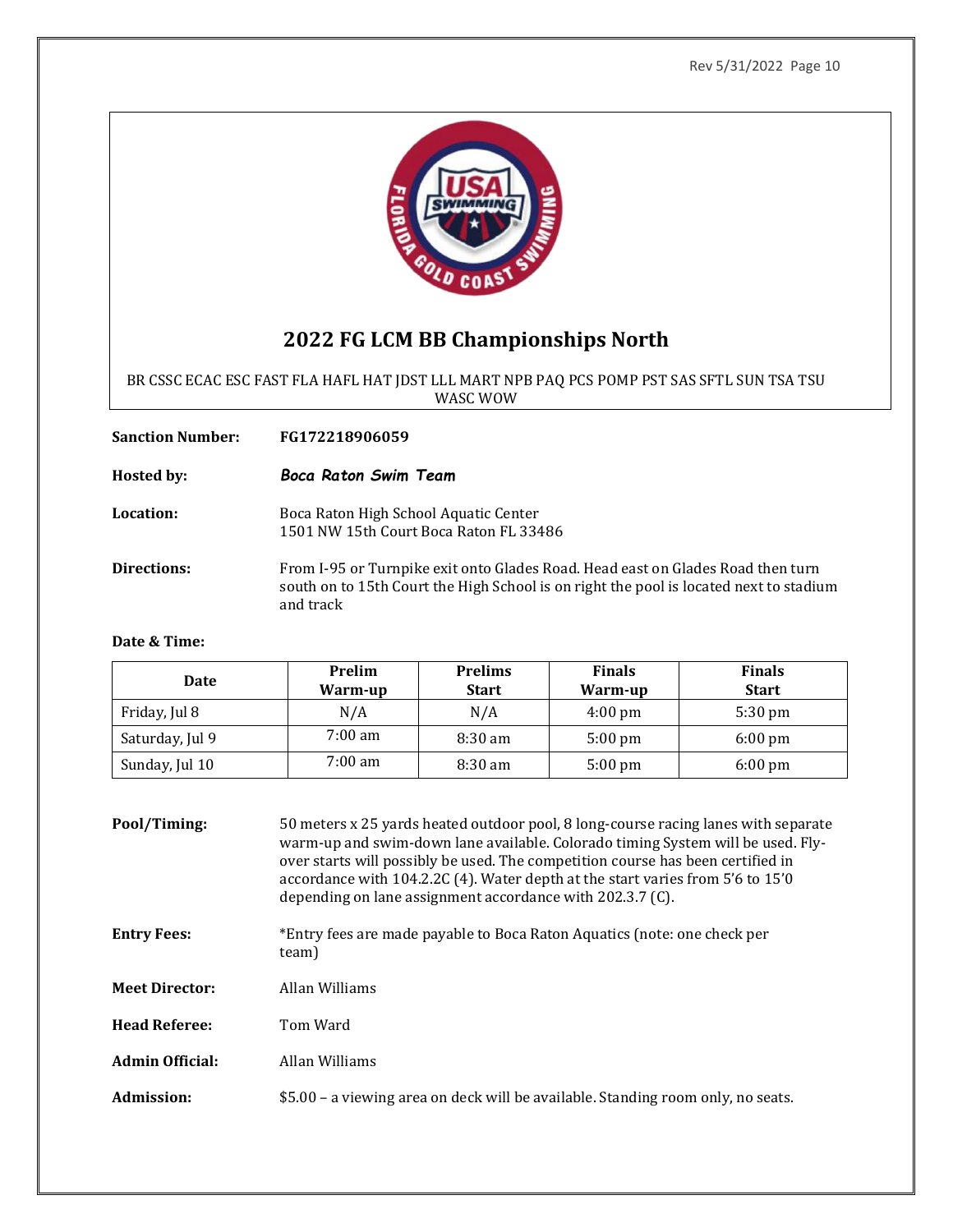#### **Information:** Call Allan Williams at (561) 251-3724

**Warm up:** The host will provide a complete schedule of warm-up procedures to include lane usage and times, which must be adhered to by all participants. This information will be distributed prior to the start of the meet and monitored by the Meet Referee (or his/her special designees). Only feet-first entries are allowed during warm-ups, except in designated lanes and times. No equipment (fins, snorkels, hand paddles, etc.) are permitted in the competition pool at any time. Violations may result in disqualification from next individual event or expulsion from the meet.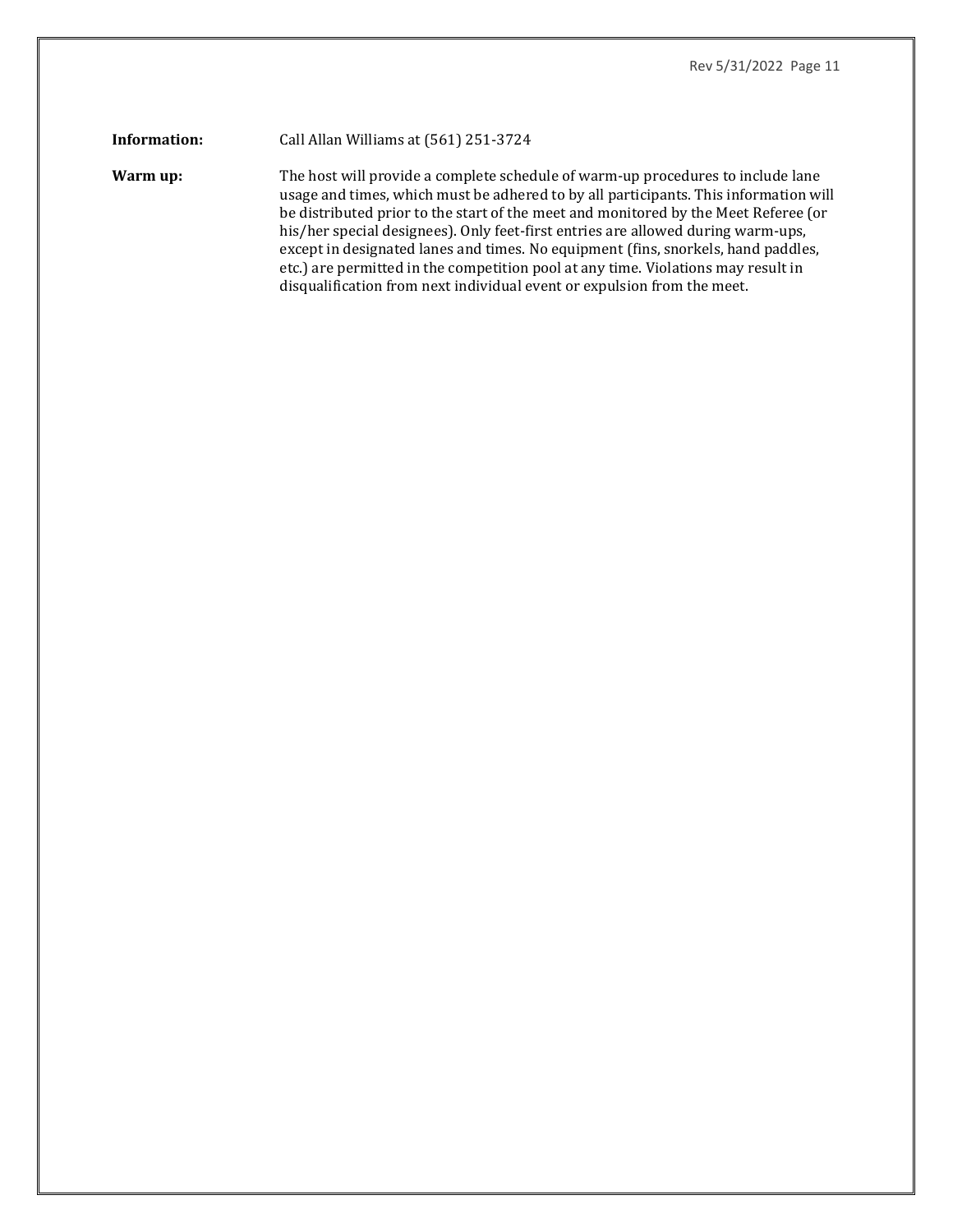# **Time Standards**

| <b>Girls</b>        |                     |       |                    |       | <b>Boys</b>         |                     |  |
|---------------------|---------------------|-------|--------------------|-------|---------------------|---------------------|--|
| <b>SCY</b>          | <b>LCM</b>          | Event | <b>Description</b> | Event | <b>LCM</b>          | <b>SCY</b>          |  |
| 7:34.89 - 6:44.88   | $6:51.09 - 6:05.38$ |       | 7-10 400 Free      | 2     | $6:44.49 - 6:07.58$ | $7:26.99 - 6:45.38$ |  |
| $6:38.19 - 6:00.18$ | $5:56.49 - 5:22.28$ | 3     | 11-12 400 Free     | 4     | $5:48.69 - 5:21.88$ | $6:27.49 - 5:57.68$ |  |
| $6:18.69 - 5:36.28$ | $5:40.59 - 5:01.58$ | 5     | 13-14 400 Free     | 6     | $5:24.09 - 4:46.68$ | $5:58.99 - 5:17.58$ |  |
| $6:11.99 - 5:31.58$ | $5:32.89 - 4:55.28$ | 7     | 15-18 400 Free     | 8     | $5:09.89 - 4:38.38$ | $5:44.09 - 5:09.88$ |  |
| $5:56.79 - 5:22.48$ | $6:48.29 - 6:09.08$ | 9     | 11-12 400 IM       | 10    | $6:39.19 - 6:08.68$ | $5:46.39 - 5:19.78$ |  |
| $5:37.59 - 5:00.48$ | $6:25.89 - 5:42.88$ | 11    | 13-14 400 IM       | 12    | $6:04.69 - 5:22.58$ | $5:17.09 - 4:40.78$ |  |
| $5:30.49 - 5:00.28$ | $6:18.79 - 5:42.38$ | 13    | 15-18 400 IM       | 14    | $5:47.29 - 5:17.48$ | $5:03.69 - 4:40.58$ |  |

| <b>Girls</b>        |                     |       |                    |       | <b>Boys</b>       |                     |  |
|---------------------|---------------------|-------|--------------------|-------|-------------------|---------------------|--|
| <b>SCY</b>          | <b>LCM</b>          | Event | <b>Description</b> | Event | <b>LCM</b>        | <b>SCY</b>          |  |
| 2:36.89 - 2:25.78   | 2:59.19 - 2:45.68   | 15    | 13-14 200 Fly      | 16    | 2:47.99 - 2:36.18 | $2:26.89 - 2:15.68$ |  |
| 2:33.49 - 2:23.48   | 2:53.99 - 2:40.38   | 17    | 15-18 200 Fly      | 18    | 2:39.99 - 2:29.98 | $2:20.49 - 2:11.58$ |  |
| 1:30.69 - 1:21.28   | 1:45.99 - 1:34.68   | 19    | 7-10 100 Back      | 20    | 1:43.09 - 1:35.48 | 1:29.29 - 1:23.18   |  |
| 1:18.09 - 1:13.38   | 1:30.99 - 1:22.68   | 21    | 11-12 100 Back     | 22    | 1:27.99 - 1:22.58 | $1:15.69 - 1:13.28$ |  |
| $1:11.19 - 1:06.18$ | 1:23.59 - 1:17.08   | 23    | 13-14 100 Back     | 24    | 1:17.89 - 1:12.28 | $1:06.39 - 1:01.78$ |  |
| 1:09.39 - 1:05.98   | 1:21.09 - 1:16.88   | 25    | 15-18 100 Back     | 26    | 1:14.39 - 1:10.28 | $1:03.19 - 1:00.58$ |  |
| 35.19 - 32.38       | 39.89 - 36.58       | 27    | 7-10 50 Free       | 28    | 39.49 - 36.48     | 34.49 - 31.98       |  |
| 31.29 - 28.68       | 35.69 - 32.58       | 29    | 11-12 50 Free      | 30    | 34.69 - 32.08     | 30.29 - 27.88       |  |
| $30.19 - 26.78$     | 34.49 - 30.58       | 31    | 13-14 50 Free      | 32    | 31.99 - 28.28     | 27.79 - 24.68       |  |
| 29.49 - 26.28       | 33.79 - 30.18       | 33    | 15-18 50 Free      | 34    | $30.19 - 26.98$   | 26.39 - 23.48       |  |
| 41.79 - 37.18       | 47.09 - 41.98       | 35    | 7-10 50 Fly        | 36    | 45.99 - 42.18     | 40.49 - 37.38       |  |
| 33.89 - 31.78       | 38.29 - 35.88       | 37    | 11-12 50 Fly       | 38    | 38.59 - 36.08     | 34.19 - 31.88       |  |
| 1:44.99 - 1:33.88   | 1:59.79 - 1:48.28   | 39    | 7-10 100 Breast    | 40    | 1:55.99 - 1:48.18 | 1:41.69 - 1:34.18   |  |
| 1:27.19 - 1:22.38   | 1:40.89 - 1:35.38   | 41    | 11-12 100 Breast   | 42    | 1:38.39 - 1:34.38 | 1:24.49 - 1:22.38   |  |
| $1:21.69 - 1:15.98$ | 1:34.79 - 1:27.68   | 43    | 13-14 100 Breast   | 44    | 1:28.09 - 1:21.28 | 1:15.49 - 1:09.78   |  |
| 1:19.69 - 1:15.78   | 1:32.39 - 1:27.48   | 45    | 15-18 100 Breast   | 46    | 1:23.49 - 1:18.48 | $1:11.09 - 1:09.08$ |  |
| 2:57.19 - 2:35.58   | $3:20.99 - 2:56.28$ | 47    | 7-10 200 Free      | 48    | 3:12.09 - 2:54.78 | 2:47.99 - 2:33.38   |  |
| 2:28.99 - 2:15.28   | 2:49.19 - 2:34.08   | 49    | 11-12 200 Free     | 50    | 2:44.89 - 2:32.48 | 2:23.49 - 2:13.48   |  |
| 2:21.29 - 2:05.78   | 2:41.79 - 2:23.88   | 51    | 13-14 200 Free     | 52    | 2:32.29 - 2:14.78 | 2:12.79 - 1:57.48   |  |
| 2:18.69 - 2:05.58   | 2:38.29 - 2:22.48   | 53    | 15-18 200 Free     | 54    | 2:26.09 - 2:09.08 | $2:06.79 - 1:52.58$ |  |